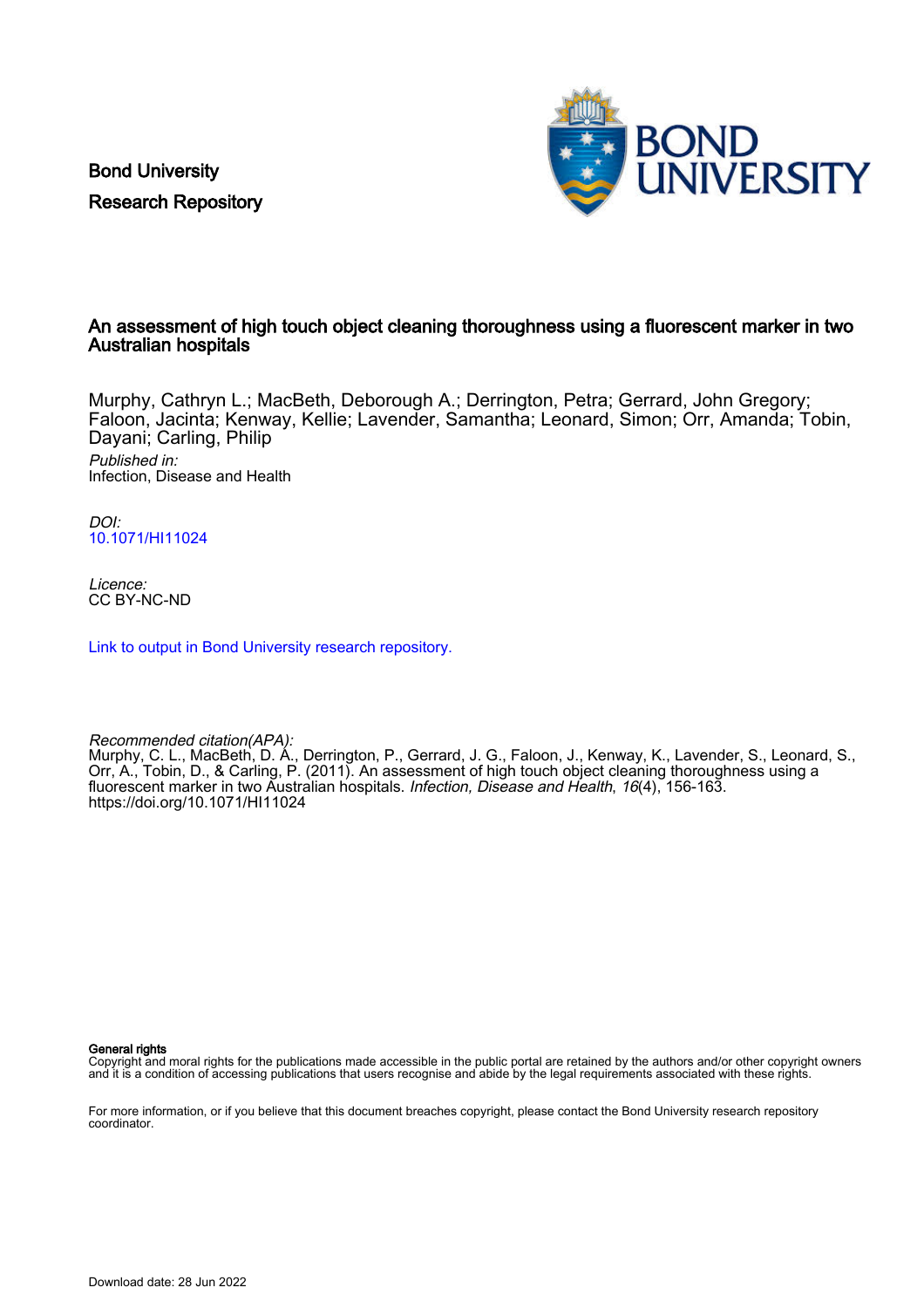# **An assessment of high touch object cleaning thoroughness using a fluorescent marker in two Australian hospitals**

*Cathryn Murphy*A,,C

*Deborough Macbeth*<sup>A</sup>

*Petra Derrington*<sup>A</sup>

*John Gerrard*<sup>A</sup>

*Jacinta Faloon*<sup>A</sup>

*Kellie Kenway*<sup>A</sup>

*Samantha Lavender*<sup>A</sup>

*Simon Leonard*<sup>A</sup>

*Amanda Orr*<sup>A</sup>

*Dayani Tobin*<sup>A</sup>

*Philip Carling*<sup>B</sup>

AGold Coast Health Service District, PO Box 106 west Burleigh, Gold Coast, Queensland 4215, Australia.

BCarney Hospital - Hospital Epidemiology, Boston, Massachusetts, United States.

<sup>C</sup>Corresponding author. Email: cath@infectioncontrolplus.com.au;

Cathryn\_Murphy@health.qld.gov.au

*Objective:* We needed to better understand the usefulness of different methods of monitoring and achieving sustained improvement in cleaning. Common elements of successful international approaches included a covert nature, the use of a method to visually identify and highlight deficiencies in the cleaning of high touch objects (HTOs) and the provision of feedback and education before re-evaluation. The specific purpose of this study was to evaluate fluorescent marking, education and feedback for assessing and improving HTO cleaning in a typical Australian inpatient hospital setting.

*Methods:* A three-phase, prospective study was conducted in two acute care hospitals over 17 weeks. For each phase, in a set of 37 specific single-inpatient rooms, seven predefined HTOs were marked with a liquid isopropyl alcohol and optical brightener formulation targeting material solution containing a fluorescent marker (FM), known as DAZO®, designed specifically for the purpose of evaluating surface cleaning. In each hospital we targeted rooms located in the four wards with the greatest *de novo* multidrug resistant organism burden.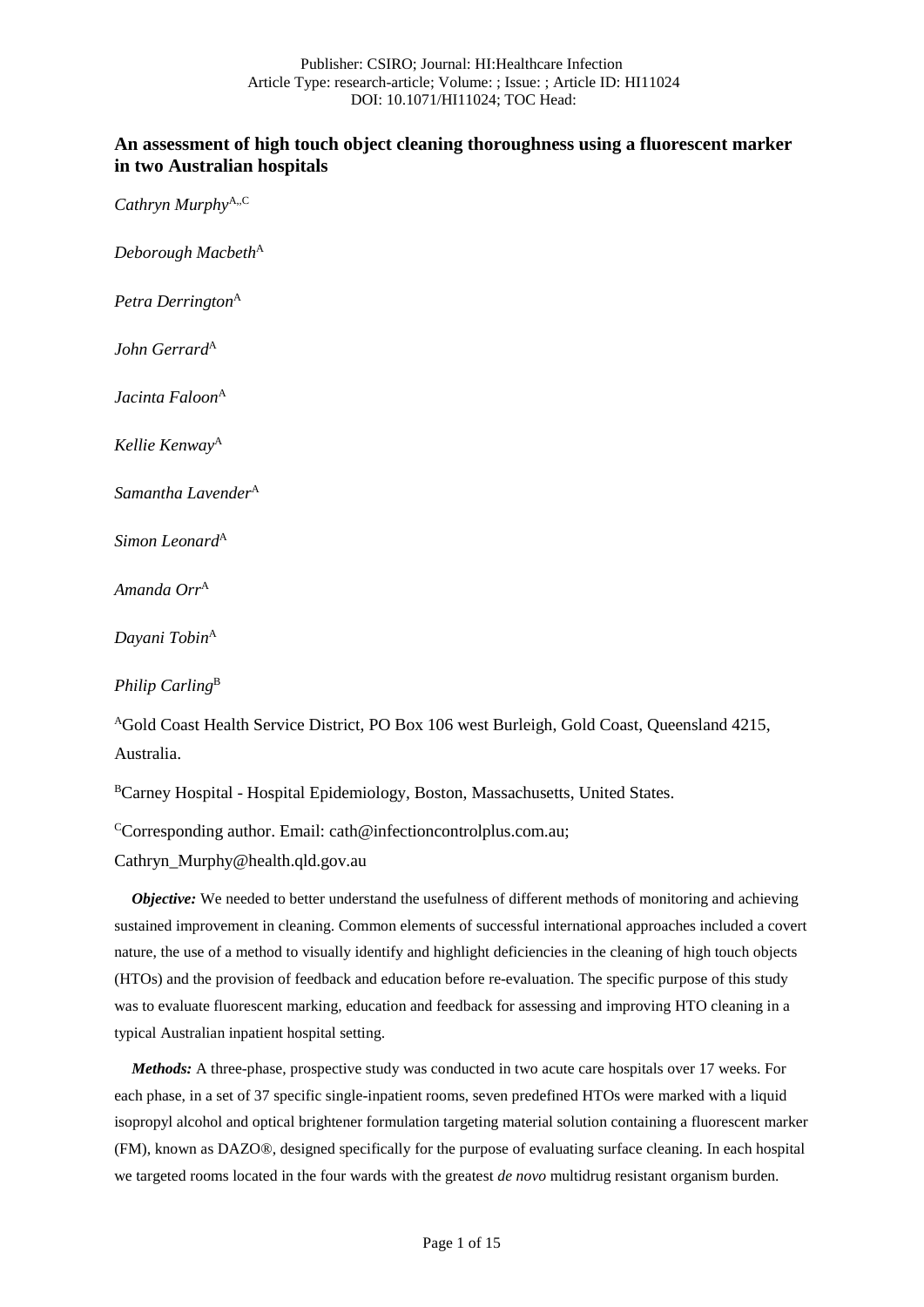Forty-eight hours after applying the FM we used a black-light to indicate the mark's presence or removal. In phase 1 only, HTOs were swabbed before marking. Also only in the first phase and immediately following initial assessment, each HTO was cleaned, remarked and re-assessed at 48 h. Between phases 1 and 2, investigators provided results to environmental services staff (EVS) leadership and staff after each phase. Education was provided to EVS staff after phase 1 only.

*Results:* A total of 986 marks were evaluated. The cleaning scores for individual HTOs in phases 1–3 ranged from 9.4 to 77.8%, 10.8 to 93% and 13.5 to 67.7% respectively. In phase 3, three HTOs scored lower than their phase 1 level. The mean overall cleaning scores for phases 1-3 were 34%, 53% and 41% respectively.

*Conclusions:* The FM was useful to assess HTO cleaning thoroughness. It facilitated relevant feedback and education and motivated staff to strive for continual improvements in environmental cleaning. Without ongoing education, preliminary improvements were unsustained. However, investigators better understood flaws in cleaning and policy/procedure conflicts.

HI11024

Running head

C. Murphy *et al.*

Manuscript received 16 September 2011, accepted 19 December 2011, published online

### **Introduction**

A rapidly evolving understanding of healthcare-associated infections (HAIs) has lead to increased appreciation of the surface contamination of objects in patients' surroundings and their implication in the transmission of environmentally resilient pathogens such as *Clostridium difficile*, vancomycinresistant enterococci, , methicillin-resistant *Staphylococcus aureus*, *Acinetobacter baumannii* and noroviruses. $1-19$  Each of these organisms are problematic in Australian hospitals and some clinicians have realised that their prevention requires thorough cleaning.<sup>20–24</sup> However recent national infection control guidelines and priority areas under-emphasise the importance of enhanced monitoring of cleaning, better understanding of how it is routinely performed, and how it can and should be improved in Australian hospitals.<sup>25</sup> Instead, infection control staff are compelled to invest substantial resources in collecting, analysing and submitting data relating to hand hygiene, Staphylococcal bacteraemia, and other state and nationally imposed priority areas.<sup>26,27</sup> These regulatory requirements divert scarce infection control resources from locally important issues such as monitoring and improving thoroughness of environmental cleaning.

There are several differences between the structures and functions that respectively underpin United States (US) and Australian infection prevention programs which we believe currently impede improvements in hospital cleaning in Australia. For example, where they exist, cleaning directives from Australian state and territory authorities vary and no single agency is recognised as being the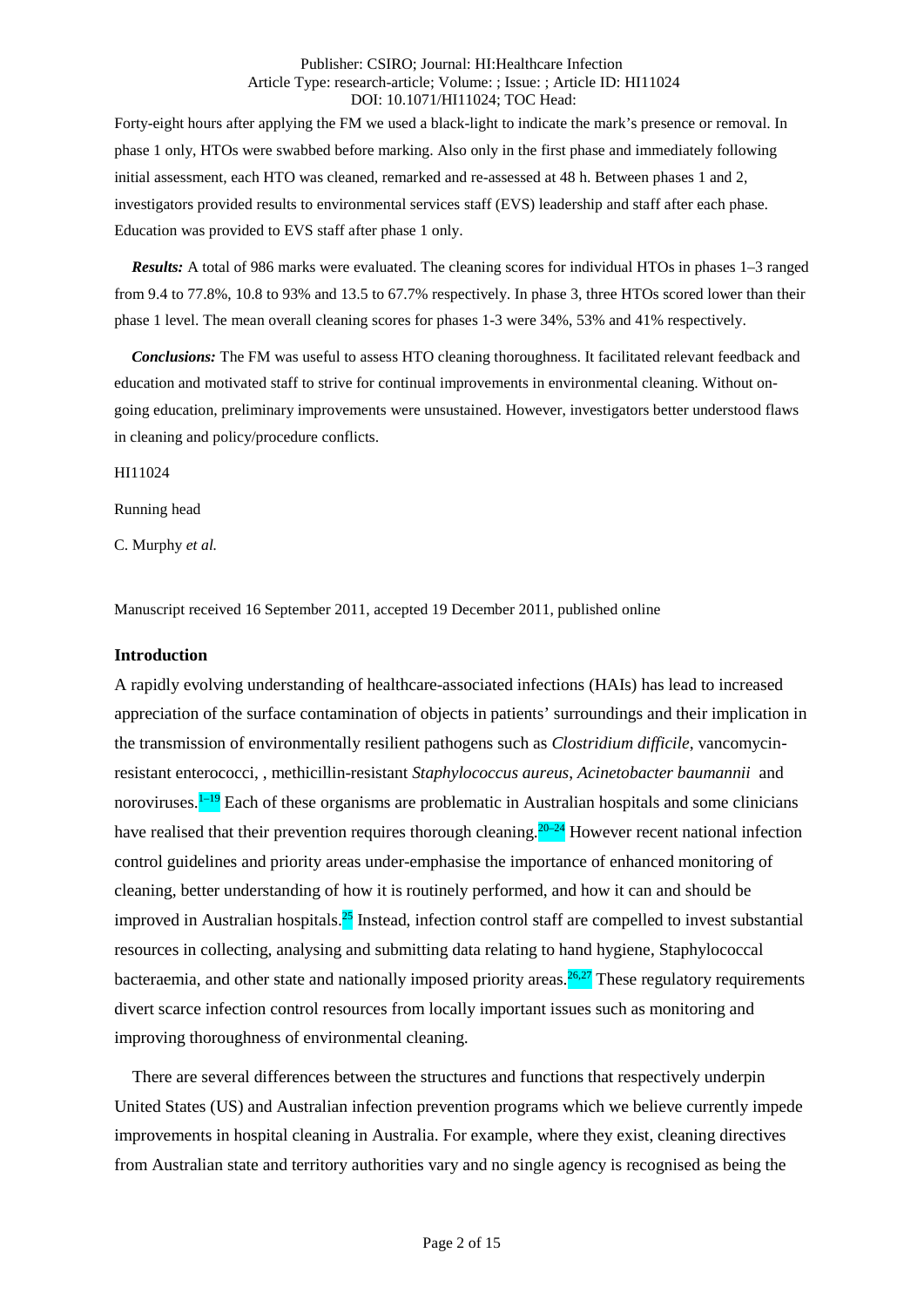ultimate authority. Agencies that accredit Australian hospitals do not routinely require information about the effectiveness of cleaning. Published local, comprehensive research addressing and discussing the thoroughness of cleaning in Australian hospitals is scant.<sup>28</sup> These gaps are especially alarming given recent serious microbiological events such as the detection of Australia's first cases of hypervirulent *C*. *difficile* ribotype 027 and the on-going problem of multiple resistant organisms.<sup>19,23,24,29,30</sup> Australian experts are increasingly focussing on introducing more powerful chemical formulations for routine cleaning rather than considering evaluating and understanding the thoroughness of cleaning environmental surfaces. $^{21}$ 

Internationally, opportunities to improve cleaning of patient rooms and high touch objects (HTOs) have been realised.<sup>4,5,8,10–12,15,31,32</sup> US, Canadian and European researchers have recently reported success with the use of fluorescent target monitoring on HTOs and concurrent enhanced education of environmental services staff (EVS) staff. $33-36$ 

Located in southeast Queensland and part of the Gold Coast Health Service District (GCHSD), Hospitals A and B are publically funded, teaching hospitals with a combined total of  $\sim$ 780 available acute care inpatient beds. On average each month between 8000–8500 admissions are made to these facilities. Infection control procedures, EVS staff orientation, on-going education and cleaning supplies are standardised across both facilities. EVS staff in both hospitals are employees of the GCHSD and are provided with training at commencement of their job and then on an annual basis. At the time of this study internal quality improvement processes related to cleaning in both hospitals were limited to visual inspections by senior EVS staff. Subsequently, each hospital is working with the state Health Department to embrace recent standardised, state EVS initiatives including comprehensive auditing using a standardised audit tool. Our infection control and prevention team has substantial peer and professional relationships with leading global and US infection prevention researchers. We are aggressively pursuing excellence in every element of our program and consider research, innovation and collaboration to be important in this pursuit. We embraced a unique opportunity to use fluorescent marking to determine the extent to which a set of seven predetermined HTOs were routinely cleaned. We also investigated the impact of feeding back results and providing enhanced education to improve environmental cleaning. During the first phase of the study we cultured the surfaces of HTOs in our cohort of 37 rooms to use visual images of cultured pathogenic organisms to confront and educate EVS staff on the likelihood of contamination in their environments. After phase 1, we surveyed EVS staff regarding knowledge and cleaning, however detailed reporting and discussion of both the environmental culturing and the EVS survey results are beyond the scope of this report, as is any consideration of the correlation between thoroughness of cleaning results and infection rates in the hospitals.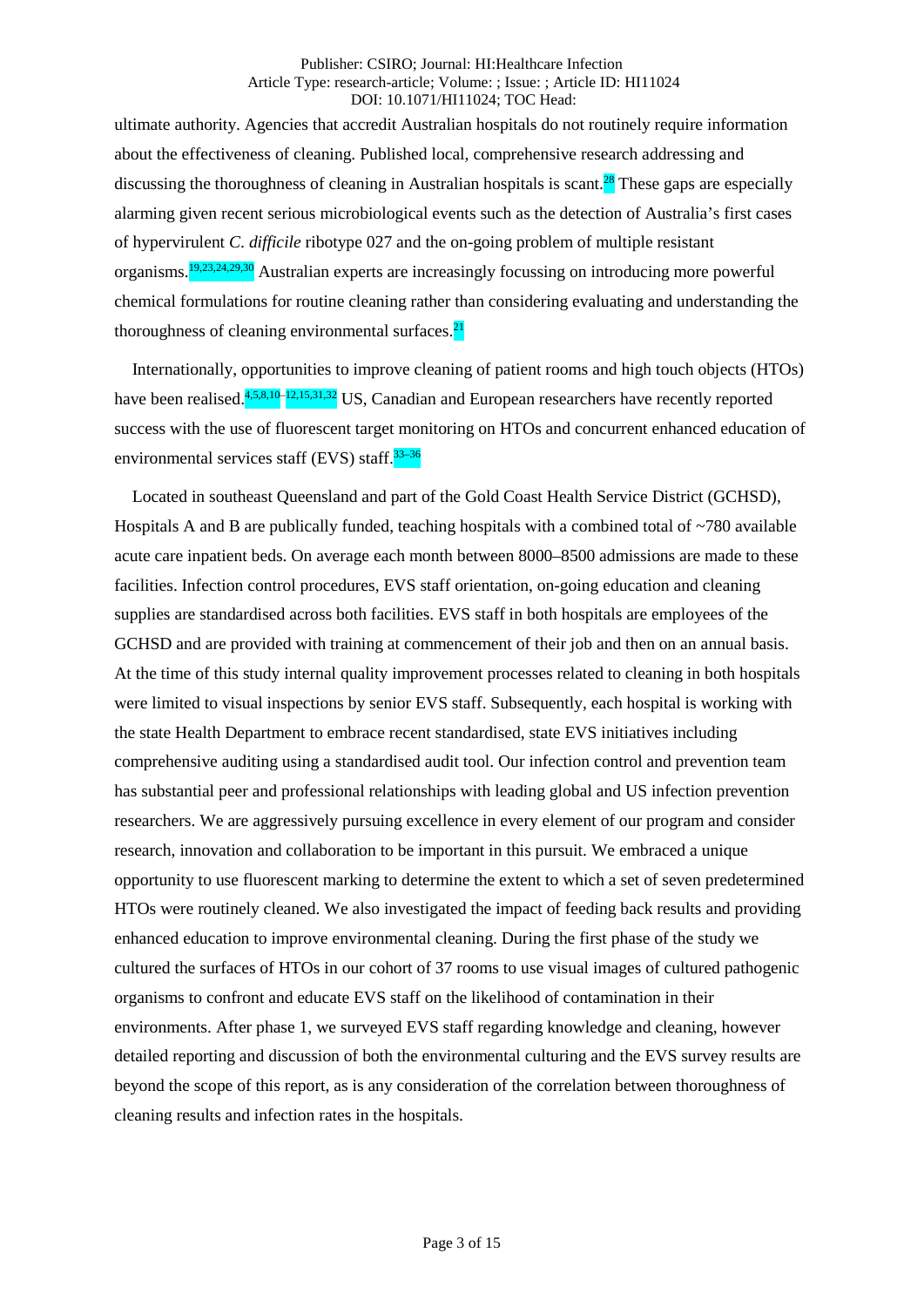# **Methods**

# *Advice to EVS*

Prior to the project and after reviewing the recommended cleaning frequencies for each of the HTOs we met with EVS management from both hospitals and provided non-specific advice about our intention to begin working collaboratively with them to better monitor, understand and improve cleaning across the District. We shared stories of international success with the fluorescent marker (FM), known as DAZO®, and our desire to implement a similar system including periodic provision of feedback and education. No information about specific HTOs, wards, rooms or time periods was exchanged.

# *Ward, room and HTO selection*

We analysed the data of 2010 *de novo* multidrug resistant organisms (MDROs) to identify those wards in each hospital at or above the 75th percentile. Four wards in each hospital met the inclusion criteria. At Hospital A we included every single inpatient room on each of those four wards and at Hospital B we selected a convenience sample of single inpatient rooms in the four target wards equal to the number in Hospital A. We studied the same HTOs from the same rooms and adjoining en suites, where they existed, in each phase of the study. Patient rooms and bathrooms were included regardless of whether they were occupied or empty; HTOs in bathrooms were excluded in the event that the bathroom was occupied at the time of either application or reading of the FM mark. Seven standardised HTOs (bedroom light switch, inside bedroom door handle, bedroom soap dispenser, toilet grab rail, toilet flush button, bedroom tap handle and bedroom paper towel dispenser) were selected following reviews of the literature and inspection of the objects routinely and permanently fixed in an inpatient room and adjoining bathroom at both hospitals. The three-phase, prospective study was conducted simultaneously in the two acute care hospitals over 17 weeks. A common rationale of developing a more comprehensive and detailed understanding of local cleaning practices for the purpose of designing locally appropriate educational material and targeted interventions underpinned phases 1–3. The use of the FM for assessing cleaning thoroughness and the provision of results from the previous assessment where they existed (phases 2 and 3) were common interventions in each phase. Intervention unique to Phase 1 included:

- Collection and culturing of swabs from each HTO so as to have examples of serious, local pathogens to use for teaching purposes;
- Repeat application at 48 h and reading of the second markings a further 48 h later;
- Provision of education to EVS staff and survey of EVS staff to determine their existing levels of training and knowledge of frequency of HTO cleaning.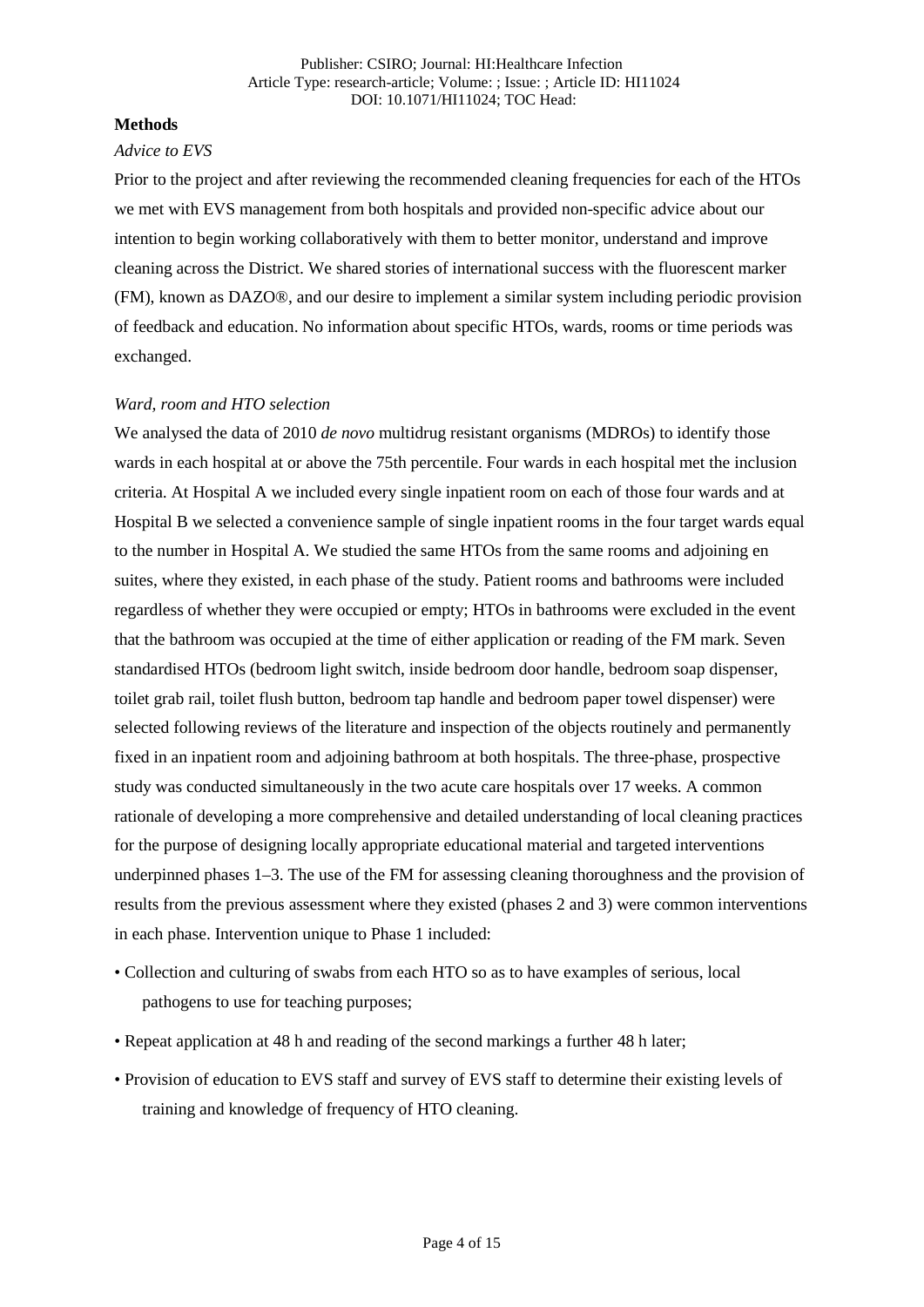The aims of each phase were identical– to determine the thoroughness of specific HTO cleaning and to use findings to inform and incentivise EVS leadership and staff to improve HTO cleaning overall.

During the first phase of the study and before the application of the FM, the seven high touch areas were cultured by the principal investigators (CM & DB) in the cohort of 37 rooms. Both investigators had been trained in the collection of environmental swabs. A plastic template measuring  $30 \times 30$  mm to give a total area of 900 mm<sup>2</sup> was placed in an identical position for each HTO in each room. The inside area of this template was swabbed using a sterile swab (Interpath Copan sterile swabs in Amies Agar gel without charcoal). This template was cleaned after each sampling with an alcoholfree multisurface detergent wipe (Tuffie™) to avoid cross contamination of HTOs or the template.

The swabs were plated out on horse blood agar and total aerobic colony counts were determined after 48 h of incubation at 37° in air. Identification to species level was performed on all *S. aureus* and susceptibility testing was performed on *Enterococcus* spp. and *S. aureus* only in accordance with Clinical and Laboratory Standards Institute guidelines.<sup>37</sup>

In each of the three phases, the principal investigators who had both been specifically trained in the use of the FM, marked and read the HTOs. Forty-eight hours after application, each investigator used a black light to determine the presence or removal of each placed mark. In phase 1 only, immediately following initial assessment, each HTO was cleaned, remarked and re-assessed after 48 h. Once all marked targets in the room were evaluated, investigators removed all residual marks using a detergent wipe and black light to ensure all surfaces were clean and FM-free. Between phases 1 and 2, investigators administered a short written survey regarding current knowledge and training experience to EVS staff for self-completion. Immediately following the survey, the baseline results of cleaning assessment were provided along with standard face-to-face education to EVS staff at both hospitals. Education was not provided between phases 2 and 3.

At the time of marking and assessing each room, a work card was completed, noting the investigators' name, ward, bed number, date, time, the unique record number of the occupant, and which specific objects were marked, read and cleaned.

No patients or patient specimens were involved in this study. The unique record number of each patient accommodated in the room at the time of marking was noted to identify rooms accommodating patients known to be colonised/ infected with MDROs. Investigators agreed to deidentify individual wards, limiting reference to them by type (e.g. surgical ward or medical ward) in order to protect the identities of the designated EVS staff responsible for cleaning those specific areas. The methodology used was proven for testing the efficacy of cleaning and therefore the project constituted a normal operational or quality activity. As such, ethics approval was not required. The project proposal was endorsed by the District Infection Control Committee in December 2010.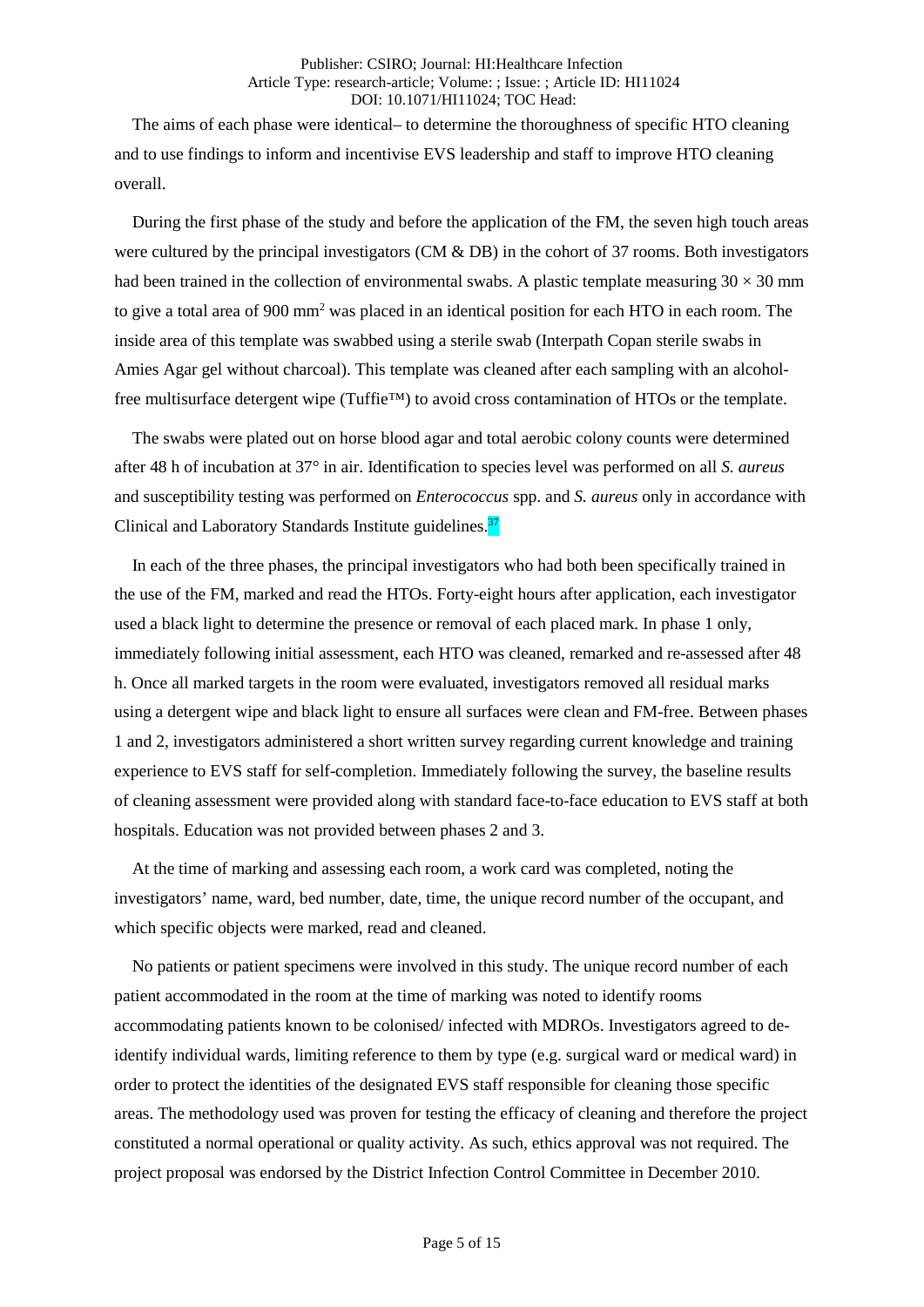#### *Data and statistical analysis*

During every phase and in both hospitals, data collection and analysis was standardised. The twotailed Fisher's exact test and 95% confidence intervals (CI) were performed using GraphPad InStat version 3.10 32-bit for Windows 95. A *P*-value of <0.05 was considered significant.

#### **Results**

A total of 986 HTOs from 37 patient rooms were marked and evaluated in the study's three phases. Table 1 details the overall and hospital-specific aggregate proportion of cleaned HTOs by phase. At baseline, 34% (95% CI 30.1–38.4) of HTOs were cleaned. There was a statistically significant difference  $(P = 0.0367)$  between the overall baseline HTO rates at hospitals A and B, which were 29.3% (95% CI 23.7–35.4) and 38.3% (95% CI 28.4–44.5) respectively.

In phase 2 the overall cleaning rate increased significantly ( $P = < 0.0001$ ) to 53.5% (95% CI 47.2– 59.6). Although both hospitals improved their overall proportion of cleaned HTOs, Hospital B  $(60.3\%; 95\% \text{ CI } 51.8 - 68.3)$  again showed significantly better  $(P = 0.0289)$  cleaning results than Hospital A (45.6%; 95% CI 36.8–54.8).

In the final phase of the project the overall proportion of cleaned HTOs was 41% (95% CI 35.1– 47.3). Overall thoroughness of cleaning dropped in both hospitals. Hospital A experienced a statistically significant reduction in cleaning from 46% (CI 95 36.8–54.8) in phase 2 compared with 21% (95% CI 14.6–29.4) in phase 3 (*P* = 0.0001). Hospital B's cleaning results were lower in phase 3 (58.3%; 95% CI 49.8–66.4) compared with phase 2 (60.3%; 95% CI 51.7–68.3) however the reduction was not significant. A highly significant (*P* = <0.0001) difference between Hospital B and Hospital A's results was observed again in phase 3.

Cleaning scores in phases 1–3 for individual HTOs ranged from 9.4 to 77.8%, 10.8 to 93% and 13.5 to 67.7% respectively. In phase 3, the two HTOs located in the bathrooms (grab bar and flush button) and the patient room tap handle were cleaned less often than at baseline. Aggregate results for each of the project's three phases indicate that the least and most frequently cleaned HTOs in the District were bedroom light switches (10.8%; 95% CI 6.7–16.9) and grab bars (79.0%; 95% CI 71.0– 85.3) respectively.

### **Discussion**

Our study assesses the use of fluorescent targeting to evaluate hospital cleaning. It has the potential to raise awareness and appreciation among Australian and South East Asian clinicians, EVS, and other staff of the need to better understand and address thoroughness of cleaning as one element of local infection prevention programs.

Prior to undertaking this work we had no valid or reliable understanding of how thoroughly HTOs in our facilities were cleaned. After using this target marking solution we are well aware that even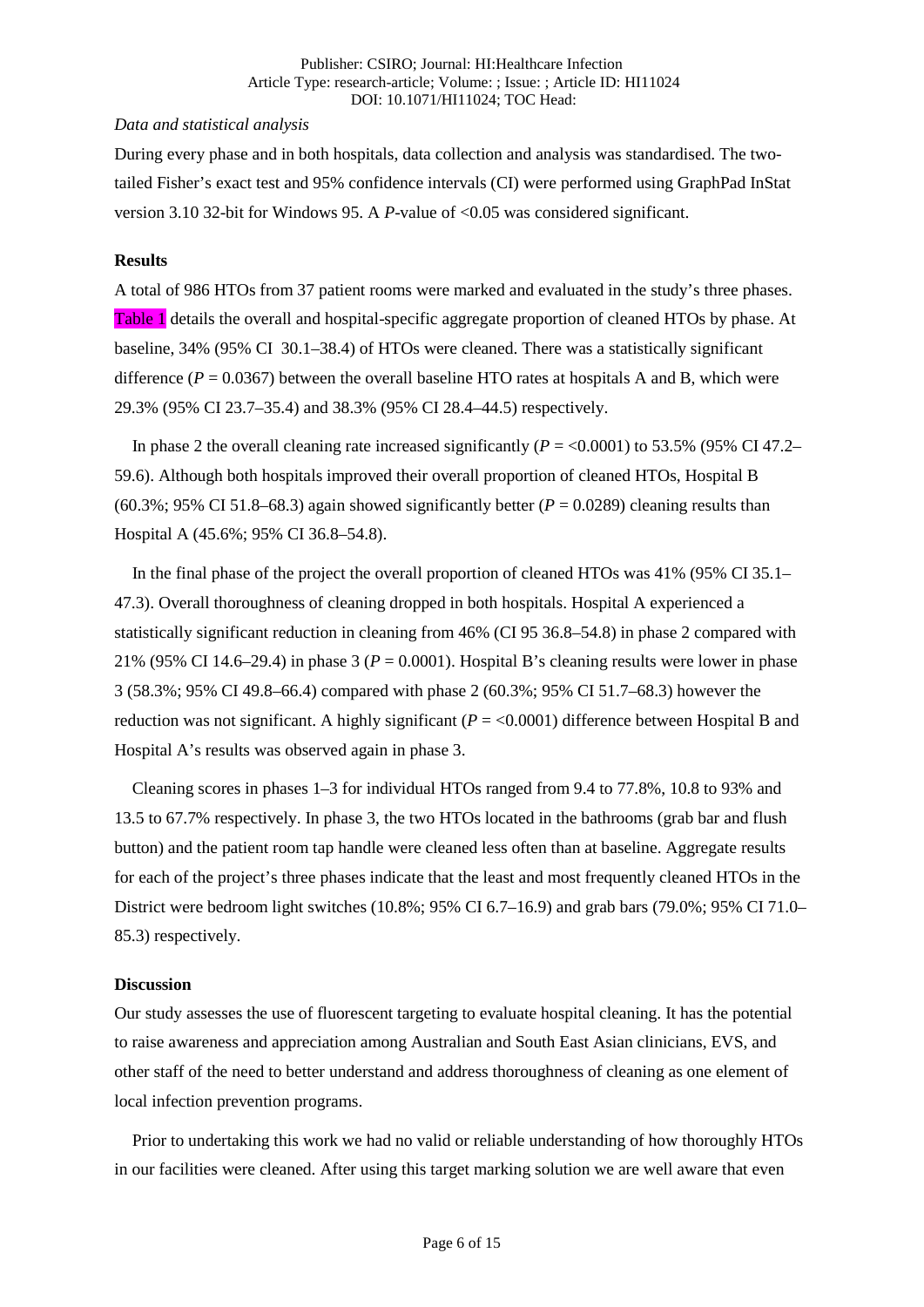with intensive education, in one of our hospitals the thoroughness of HTO cleaning remained below 50%. The FM assisted us to quantify and justify reprioritisation of competing infection control goals and redistribution of scarce infection control resources to focus on and strive for improved cleaning thoroughness. It has illustrated that education alone will be insufficient to obtain and sustain ongoing improvement in cleaning thoroughness and it has compelled us to invest further in our relationship with EVS leadership and staff.

Accounting for less than 5% of all acute care inpatient beds, the sample of rooms studied in this project was small. Our study period was short and due to the 48-h periods between marking and reading and the frequent moving of patients and moveable furniture and equipment, we necessarily limited marking to those HTOs permanently affixed to rooms. As well, the thoroughness of cleaning was not independently assessed as PI both collected and analysed data. Given the prestudy agreement made between the PIs regarding continuity and standardisation of marker placement and determination of what constituted and distinguished a 'clean' from 'not clean' HTO, we are confident that our results are reliable. In our facility, infection control does not have programmatic responsibility or oversight for EVS staff. Our work around cleaning continues to be driven by a willingness to work collaboratively with EVS staff for improvement. We see no reason, benefit or value in reporting inaccurate results. The involvement of PIs as assessors is consistent with the methodology used in most similar international reports related to cleaning thoroughness.

These design and methodological issues may limit the generalisability of our findings, however the international expert who served as a co-investigator on our work, also advised that accurate analysis of cleaning thoroughness is possible with few rooms and over short time periods.<sup>34</sup> Our phase 1 and 2 overall results were similar to phase 1 and 2 rates reported in Carling's seminal work, $34$  suggesting that our sample size and study period may be sufficient to give an accurate indication of typical cleaning thoroughness in our District.

The similarity of our baseline findings to those reported internationally was paradoxically both alarming and reassuring. $34,38$  From a benchmarking perspective we were slightly reassured by the similarity between our baseline compliance levels and those reported internationally. They confirmed the importance of the project, assisted us with EVS leadership engagement and coupled, with images of potentially pathogenic organisms recovered from several of the HTOs swabbed in phase I, provided compelling data and material for inclusion in the EVS education we provided to all EVS staff between phases 1and 2.

The observed variation between cleaning thoroughness for individual HTOs is difficult to explain, as is the significant improvement in only one HTO, towel dispensers, in phase 3 compared with phase 1. Based on some unprompted feedback provided by EVS in the post-phase 1education sessions at both hospitals, we suspect that our EVS staff, like others described in the literature, are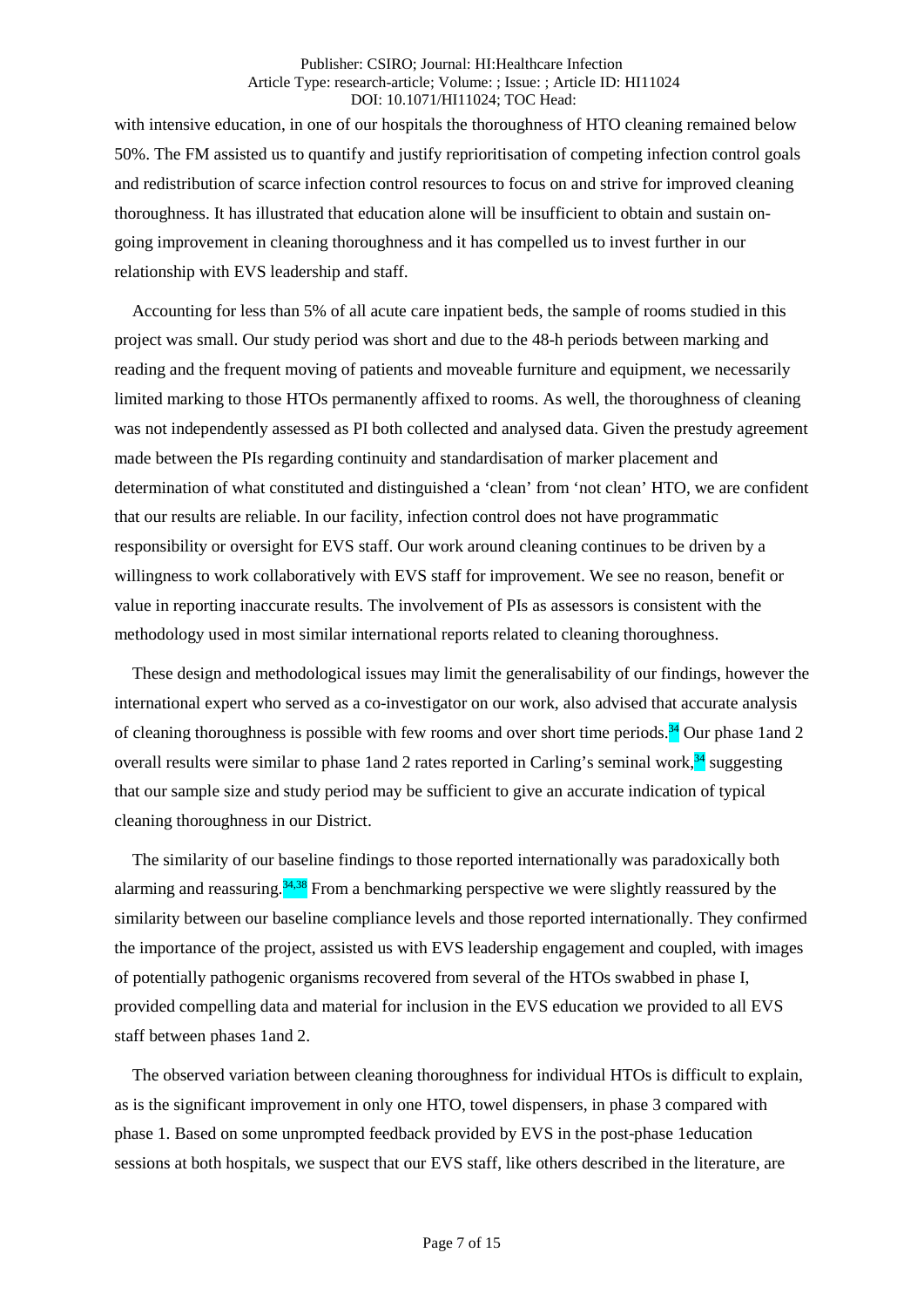reluctant to touch and clean electrical equipment.<sup>39</sup> This may explain why overall light switches were the least thoroughly cleaned HTO. Given the light switch's status as a 'medium-touch' surface  $40$  it is important that our future education includes detailed instruction about the importance of its cleaning. In our understanding standardised District-wide EVS training, cleaning products, and current recommendations included in written and online cleaning procedures did not account for the variation between cleaning thoroughness of individual HTOs and between the two hospitals. Further, we intend to perform thorough analysis of our EVS survey to better understand their work, training and education experiences as well as their current perceptions regarding the frequency with which specific HTOs should be cleaned and the parties responsible for such cleaning. In the interim, *ad hoc* discussions initiated by EVS staff during and subsequent to the education sessions have been illuminating and helped us to better understand commonly held misperceptions which may be impacting the delivery and frequency of cleaning in our District. They have informed the current stage of our project which has included production of a suite of short training films for all EVS staff. We intend to publish a detailed report of the EVS survey.

EVS leadership and staff were surprised and disappointed by the results of each phase and the study overall. However, individual EVS staff have subsequently approached the infection control department and requested that their specific ward and rooms be included as future sites for HTO marking and covert assessment. During provision of the phase 1 results and before the phase 2 assessment, EVS staff generally embraced the importance of their unique role in HAI prevention and appeared keen to know more about the individual and collective quality of their work and specifically how they could improve cleaning compliance. We suspect that this willingness is reflected in the improvements in both hospitals between phase 1and 2. The lack of sustained improvement between phases 2 and 3 is telling. It likely demonstrates that once-off feedback of data and education without structured, formal and regular interactions between all EVS staff and infection control is insufficient to maintain initial short-term gains. Regardless, along with EVS leadership, the Infection Control Committee and hospital administration, we remain hopeful. We are inspired to identify and deliver corrective strategies including EVS staff role clarification and standardised EVS staff education and practice. Given the imminent relocation of our larger facility in late 2012 to a new, purpose-built hospital with at least 300 more beds and an enhanced range of inpatient and outpatient services, it is crucial that we initiate training and improvements now so as to ultimately achieve workable solutions and sustained high-quality thoroughness of cleaning before the move. Internally we are committed to achieving and maintaining a 90% or better thoroughness of daily HTO cleaning before and after the relocation.

Surfaces of the HTOs we studied comprised a variety of compositions (plastic, metal, Perspex) and textures (smooth, shiny, flat and raised). By chance they enabled us to confirm the FM's suitability for the wide range of HTO surfaces typically found in Australian hospitals. We were unable to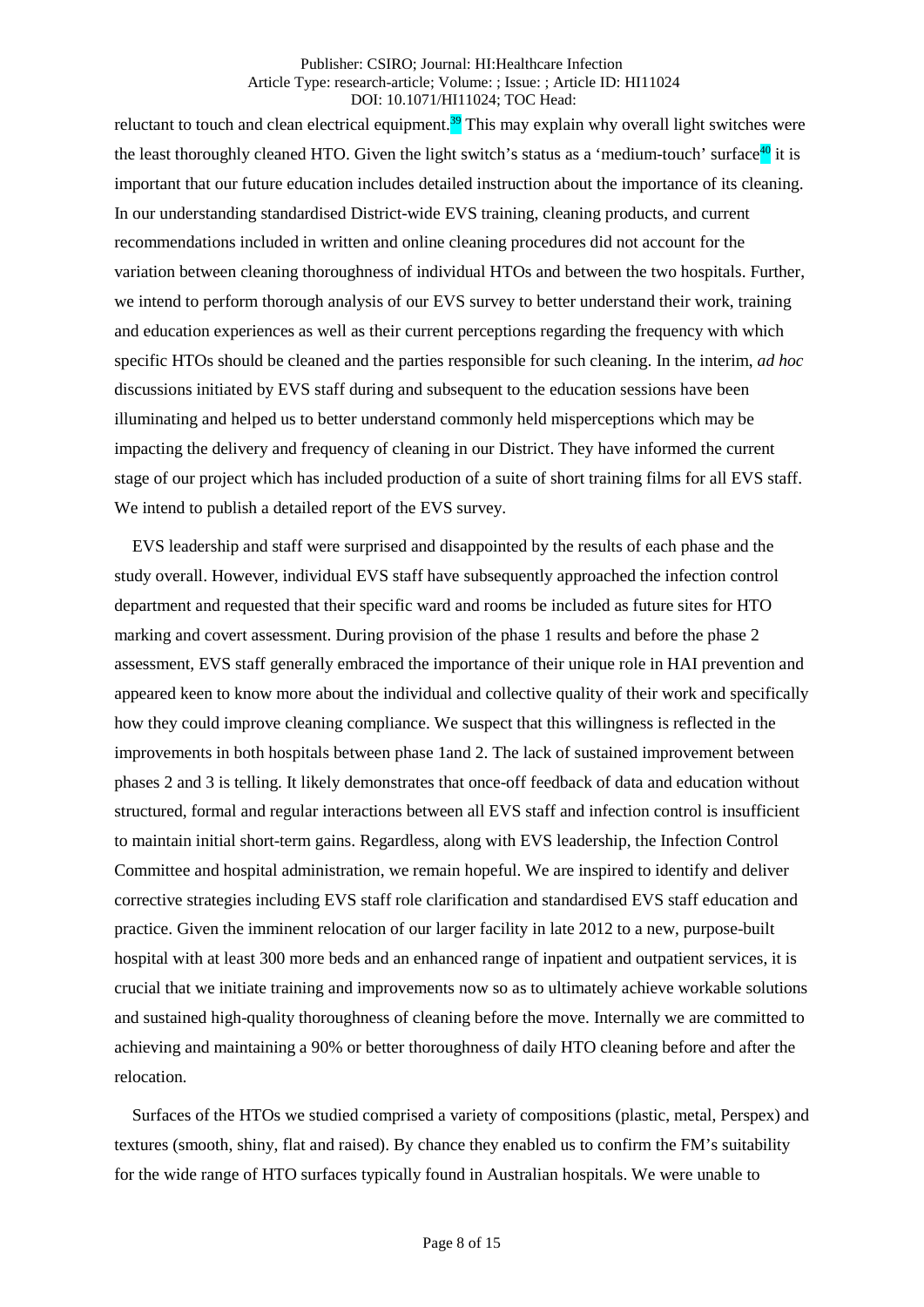quantify or account for patient, visitor or healthcare worker actions that may have inadvertently removed the FM from surfaces. If this did occur it may have resulted in an over estimation of cleaning thoroughness by including marks removed entirely by contact other than cleaning by EVS staff. In a few rooms during the study we noted that used patient towels, which were often damp, or patient clothing were hanging over the grab bar and obscuring the central location where the FM marking was applied.

Other experts suggest that cleaners may be reluctant to touch and move patient's belongings during cleaning, however our study design prevented us from identifying why some HTOs were cleaned while others were not and the extent to which such reluctance is common.<sup>39</sup> We were unable to fully explain Hospital B's consistently higher performance compared with Hospital A, however at the time we conducted the study, the four Hospital B wards had been accepting patients for less than 4 weeks. Clinical and EVS staff were settling into their wards and verbally displayed pride in their new surroundings and a will to keep those new wards clean and tidy. We are hopeful Hospital A staff will exhibit a similar desire as they relocate to the new facility in late 2012.

There were several unanticipated but common observations investigators noted during the application and mark reading in both hospitals. These included questioning from several inpatients in targeted rooms about what we were doing. After explanation, several inpatients commended us on the initiative. Few investigators have reported strategies for engaging patients as advocates and monitors of cleaning thoroughness. The interest expressed by patients compels us to think more about how patient involvement and self-advocacy could be implemented.

Given the interest of EVS leadership and staff in this process and the case for using FM, we will provide additional training to selected EVS staff so that in future they can regularly and routinely initiate peer and self-assessment of HTO cleaning thoroughness. We predict that careful, supported transfer of responsibility for measuring cleaning thoroughness to EVS staff will increase their buy-in and ultimately improve their performance. However, we are keen to ensure that reports remain accurate, reliable and valid and so it is likely that occasionally the infection control team will undertake both overt and covert observations of cleaning effectiveness. In the event of outbreaks associated with environmental pathogens we expect that the infection control team may use the FM to undertake more focussed *ad hoc* assessments of cleaning thoroughness in specific wards or units or on specific pieces of equipment.

There are several opportunities to further our work, these include:

- Regular feedback to quality assurance or patient safety staff and hospital leadership through inclusion of cleaning thoroughness data on our monthly infection control dashboard;
- Expansion of ward or unit locations and HTOs for consideration of FM use;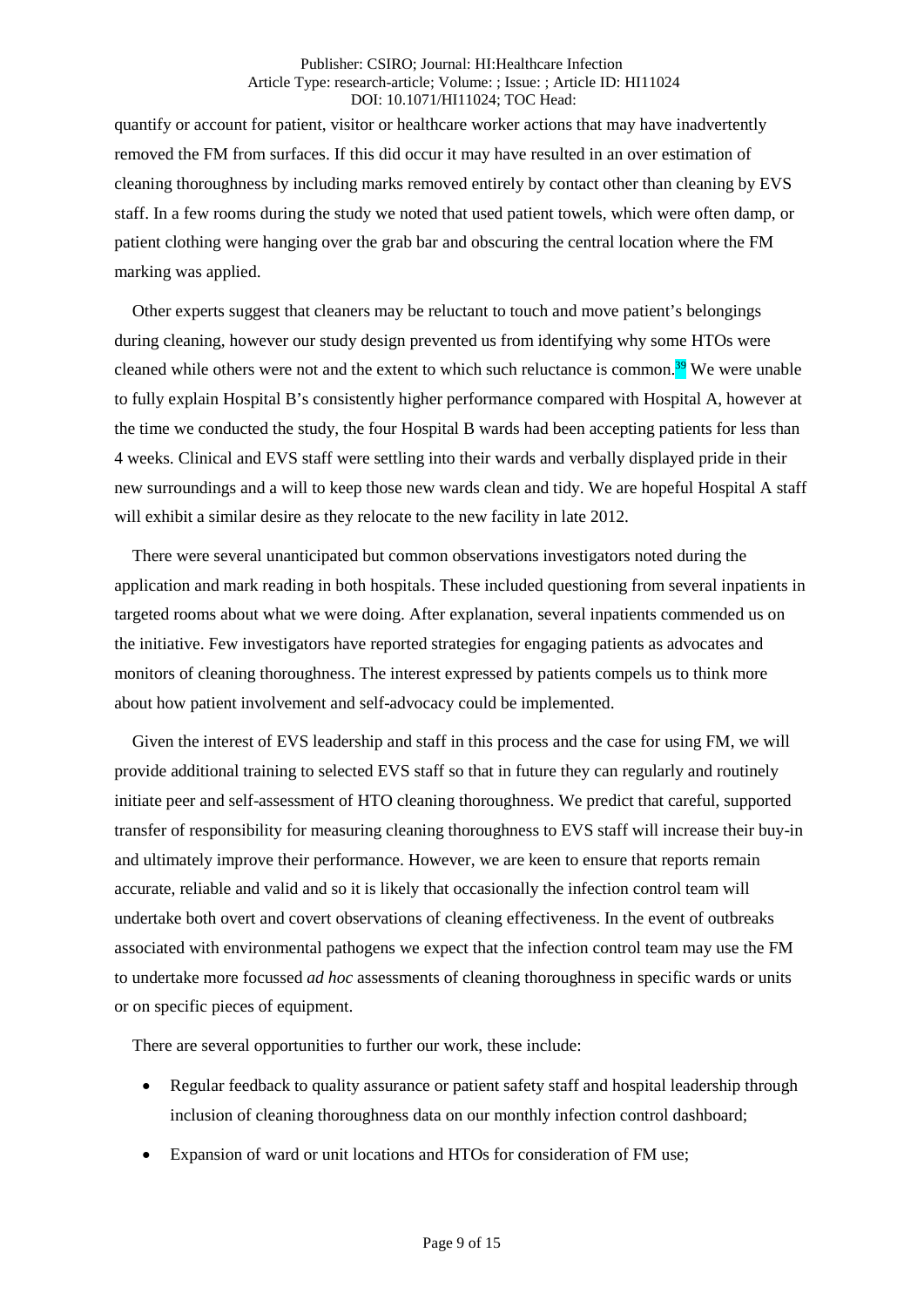- Education of more staff including ward-based and EVS staff so that they are competent and independently capable in applying, reading and interpreting FM marks to monitor cleaning thoroughness;
- Regular feedback of the FM results to clinical staff so as to reinforce previous messages about the risk of hand contamination from contaminated environmental surfaces and the importance of hand hygiene;<sup>6</sup>
- More detailed investigation of the impediments to cleaning thoroughness and development and implementation of corrective measures.

Our work confirmed that there are substantial opportunities to measure, better understand and improve the level of cleaning being performed in hospitals. Timely provision of feedback can improve the thoroughness of hospital cleaning. Without on-going, long-term feedback and education these improvements may not be sustained.

Infection control staff face increasing complex microbiological and organisational challenges. Monitoring and reporting of cleaning thoroughness should become a routine part of the ICP's suite of strategies to reduce the organisational HAI risk and burden. In Australia we urgently need to incorporate the use of proven tools to assess thoroughness of cleaning of HTOs and other environmental surfaces in our routine work.

At GCHSD our intention was never to measure associations between cleaning, other process measures, or interventions and infection rates, but rather simply to better understand how thoroughly HTO surfaces were being cleaned across our District. We are well aware that internationally there are alternative commercial products and systems for assessing thoroughness of cleaning however given the current unresolved debate surrounding consistent outstanding performance of any single system and the relative safety, low cost, ease of use and ready availability of FM at GCHSD we are satisfied that it makes an extremely useful addition to our program and we look forward to its on-going use as we strive towards > 90% thoroughness of cleaning across our entire District.

### **Conflicts of interest**

GCDHS project participants report no conflict of interest. Dr Carling holds a patent for DAZO® and has a financial consultancy relationship with ECOLAB, USA. ECOLAB Australia and ECOLAB USA supported this study in part by providing necessary supplies of DAZO® and black light technology free of charge. ECOLAB Australia and ECOLAB USA had no role in the selection of, study content, methods, analysis or feedback of results.

### **References**

 $\langle \sin \rangle$  Weber DJ, Rutala WA, Miller MB, Huslage K, Sickbert-Bennett E, Role of hospital surfaces in the transmission of emerging health care-associated pathogens: norovirus, Clostridium difficile, and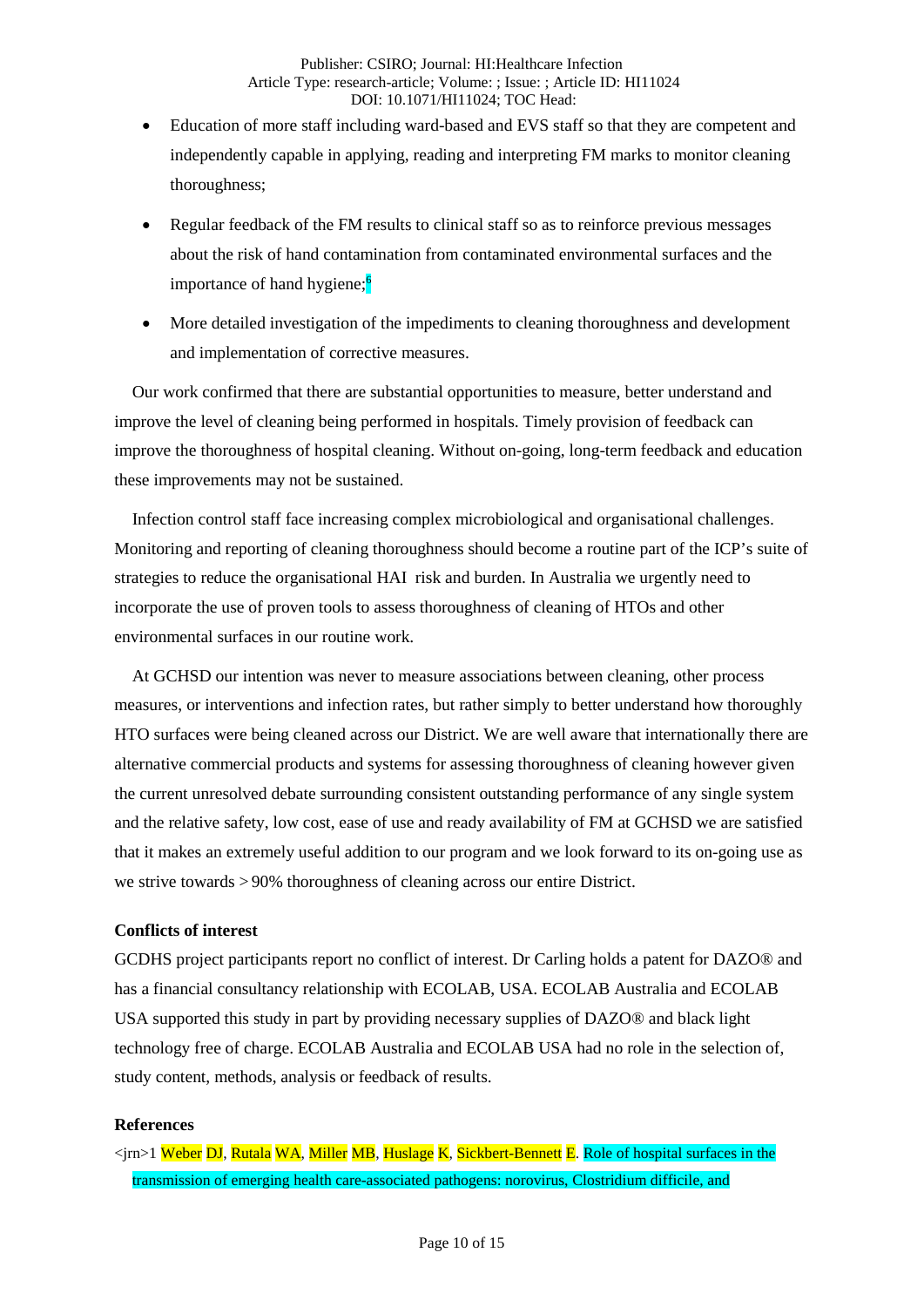Acinetobacter species. *Am J Infect Control* 2010; 38(5, Suppl 1): S25–33. [doi:10.1016/j.ajic.2010.04.196](http://dx.doi.org/10.1016/j.ajic.2010.04.196)   $\langle$ irn $\rangle$ 

- <jrn>2 Po JL, Carling PC. The need for additional investigation of room decontamination processes. *Infect Control Hosp Epidemiol* 2010; 31(7): 776–7. [doi:10.1086/653819](http://dx.doi.org/10.1086/653819) </jrn>
- <jrn>3 Carling PC, Bartley JM. Evaluating hygienic cleaning in health care settings: what you do not know can harm your patients. *Am J Infect Control* 2010; 38(5, Suppl 1): S41–50[. doi:10.1016/j.ajic.2010.03.004](http://dx.doi.org/10.1016/j.ajic.2010.03.004)   $\langle$ irn $>$
- <jrn>4 Dumford DM III, Nerandzic MM, Eckstein BC, Donskey CJ. What is on that keyboard? Detecting hidden environmental reservoirs of Clostridium difficile during an outbreak associated with North American pulsed-field gel electrophoresis type 1 strains. *Am J Infect Control* 2009; 37(1): 15–9. [doi:10.1016/j.ajic.2008.07.009](http://dx.doi.org/10.1016/j.ajic.2008.07.009) </jrn>
- <jrn>5 Dancer SJ. The role of environmental cleaning in the control of hospital-acquired infection. *J Hosp Infect* 2009; 73(4): 378–85[. doi:10.1016/j.jhin.2009.03.030](http://dx.doi.org/10.1016/j.jhin.2009.03.030) </jrn>
- <jrn>6 Hayden MK, Blom DW, Lyle EA, Moore CG, Weinstein RA. Risk of hand or glove contamination after contact with patients colonized with vancomycin-resistant enterococcus or the colonized patients' environment. *Infect Control Hosp Epidemiol* 2008; 29(2): 149–54. [doi:10.1086/524331](http://dx.doi.org/10.1086/524331) </jrn>
- <edb>7 Sattar S, Tetro JA. Environmental Survival and Microbicide Inactivation of Some Currently Significant Nosocomial Pathogens. In Rutala WA, ed. Disinfection, Sterilization and Antisepsis. Washington: APIC; 2007.</edb>
- <edb>8 Sattar S, Springthorpe VS. Disinfection of Environmental Surfaces to Interrupt the Spread of Nosocomial Pathogens: A Critical Look at Use Patterns and Expectations. In Rutala WA, ed. Disinfection, Sterilization and Antisepsis. Washington: APIC; 2007.</edb>
- <edb>9 Rutala WA, Weber DJ. Surface Disinfection: New Processes and Products. In Rutala WA, ed. Disinfection, Sterilization and Antisepsis. Washington: APIC; 2007.</edb>
- <jrn>10 Dettenkofer M, Spencer RC. Importance of environmental decontamination a critical view. *J of Hospital Infection.* 2007;65(Supplement 2):55–57 [doi:10.1016/S0195-6701\(07\)60016-4](http://dx.doi.org/10.1016/S0195-6701(07)60016-4) </jrn>
- <jrn>11 Boyce JM. Environmental contamination makes an important contribution to hospital infection. *J of Hospital Infection.* 2007;65(Supplement 2):50–54. [doi:10.1016/S0195-6701\(07\)60015-2](http://dx.doi.org/10.1016/S0195-6701(07)60015-2) </jrn>
- <jrn>12. Sexton T, Clarke P, O'Neill E, Dillane T, Humphreys H. Environmental reservoirs of methicillinresistant Staphylococcus aureus in isolation rooms: correlation with patient isolates and implications for hospital hygiene. *J of Hospital Infection.* 2006;62(2):187–194. [doi:10.1016/j.jhin.2005.07.017](http://dx.doi.org/10.1016/j.jhin.2005.07.017) </jrn>
- <jrn>13 Huang SS, Datta R, Platt R. Risk of acquiring antibiotic-resistant bacteria from prior room occupants. *Arch Intern Med* 2006; 166(18): 1945–51[. doi:10.1001/archinte.166.18.1945](http://dx.doi.org/10.1001/archinte.166.18.1945) </jrn>
- <jrn>14. French GL, Otter JA, Shannon KP, Adams NMT, Watling D, Parks MJ. Tackling contamination of the hospital environment by methicillin-resistant Staphylococcus aureus (MRSA): a comparison between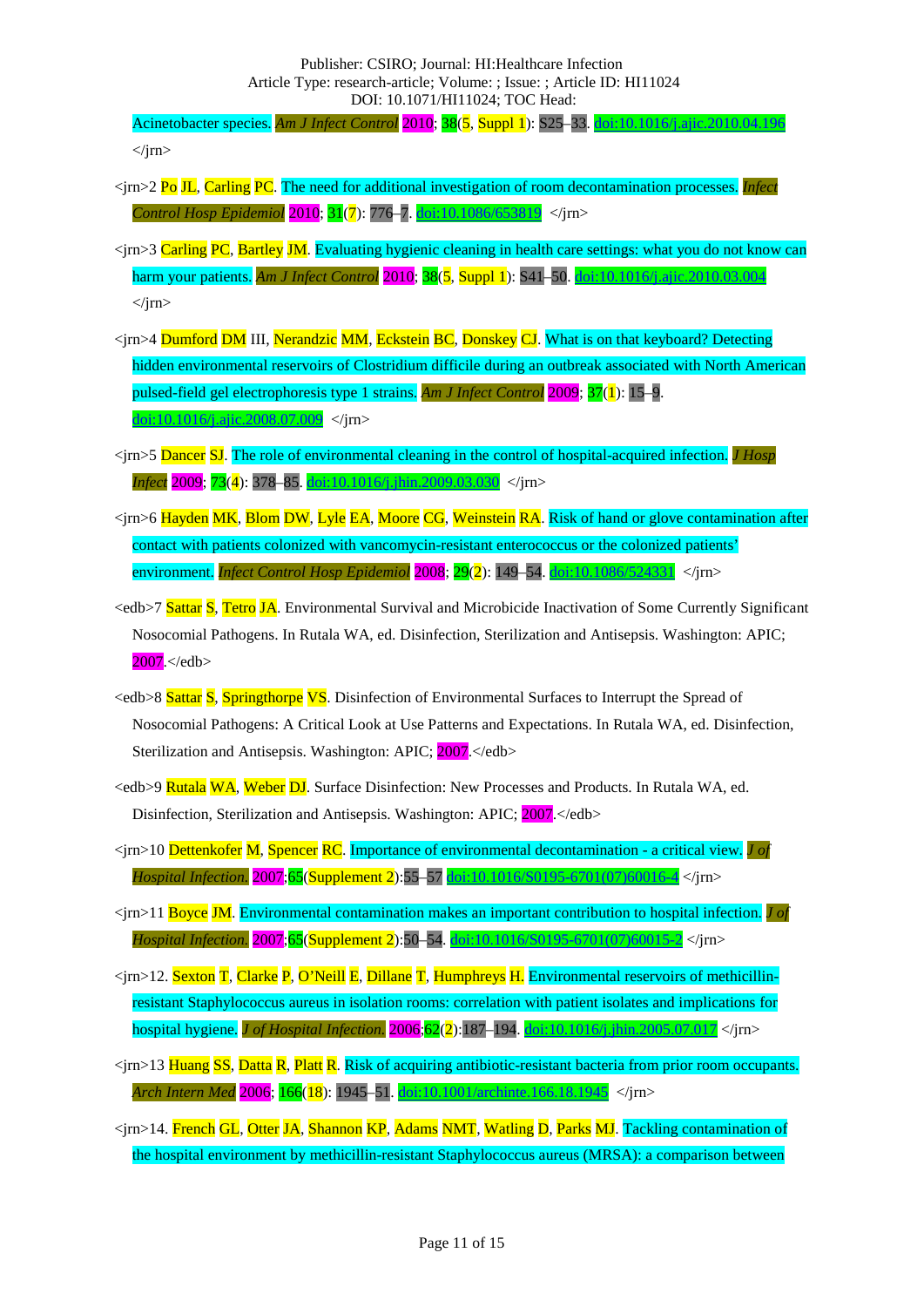conventional terminal cleaning and hydrogen peroxide vapour decontamination. *Journal of Hospital Infection.* 2004;57(1):31–37. [doi:10.1016/j.jhin.2004.03.006](http://dx.doi.org/10.1016/j.jhin.2004.03.006) </jrn>

- <jrn>15. Denton M, Wilcox MH, Parnell P, *et al*. Role of environmental cleaning in controlling an outbreak of Acinetobacter baumannii on a neurosurgical intensive care unit. *Journal of Hospital Infection.*2004;56(2):106–110[. doi:10.1016/j.jhin.2003.10.017](http://dx.doi.org/10.1016/j.jhin.2003.10.017) </jrn>
- <jrn>16. Barker J, Vipond IB, Bloomfield SF. Effects of cleaning and disinfection in reducing the spread of Norovirus contamination via environmental surfaces. *Journal of Hospital Infection.*2004;58(1):42–49. [doi:10.1016/j.jhin.2004.04.021](http://dx.doi.org/10.1016/j.jhin.2004.04.021) </jrn>
- <jrn>17 Weber DJ, Rutala WA. The role of the environment in transmission of Clostridium difficile infection in healthcare facilities. *Infect Control Hosp Epidemiol* 2011; 32(3): 207–9. [doi:10.1086/658670](http://dx.doi.org/10.1086/658670) </jrn>
- <jrn>18 Stiefel U, Cadnum JL, Eckstein BC, Guerrero DM, Tima MA, Donskey CJ. Contamination of hands with methicillin-resistant Staphylococcus aureus after contact with environmental surfaces and after contact with the skin of colonized patients. *Infect Control Hosp Epidemiol* 2011; 32(2): 185–7. doi:10.1086/657944  $\langle$ im>
- $\langle \text{tr} \rangle$  20 Chen LF, Falagas ME, Peleg AY. Facing the rising tide of multidrug resistant Gram-negative pathogens. *Healthc Infect* 2011; 16(1): 1–5.</jrn>
- $\langle \text{sin} \rangle$ 20 Conway R, Bunt S, Mathias E, Said H. The Norovirus experience: An exercise in outbreak management at a tertiary referral hospital. *Healthc Infect* 2005; 10(3): 95–102. [doi:10.1071/HI05095](http://dx.doi.org/10.1071/HI05095) </jrn>
- <jrn>21 Stuart RL, Marshall C, McLaws M-L. *et al*. ASID/AICA position statement Infection control guidelines for patients with Clostridium difficile infection in healthcare settings. *Healthc Infect* 2011; 16(1): 33–9.</jrn>
- <jrn>22 Van Gessel H, Riley T, McGregor A. Clostridium difficile infection: an update for infection control practitioners. *Healthc Infect* 2009; 14(3): 115–8. [doi:10.1071/HI09105](http://dx.doi.org/10.1071/HI09105) </jrn>
- <jrn>23 Pearman JW, Peterson AM, Lee RC. *et al*. The epidemiology of a large single-strain outbreak of vancomycin-resistant Enterococcus faecium vanB in an Australian teaching hospital. *Healthc Infect* 2003; 8(3): 77–87. [doi:10.1071/HI03077](http://dx.doi.org/10.1071/HI03077) </jrn>
- <jrn>24 Mitchell DH, Dempsey KM, Jelfs PJ. Multi-resistant Acinetobacter baumannii: description of an outbreak centred on an intensive care unit in an Australian hospital. *Healthc Infect* 1999; 4(2): 12–5. [doi:10.1071/HI99212](http://dx.doi.org/10.1071/HI99212) </jrn>
- <jrn>25 Farmer T, Mitchell C. Australian Infection Control Guidelines: preventing and managing infection in health care. *Healthc Infect* 2010; 15(4): 101–3. [doi:10.1071/HI10034](http://dx.doi.org/10.1071/HI10034) </jrn>
- <jrn>26 Dendle C, Martin RD, Cameron DR. *et al*. Staphylococcus aureus bacteraemia as a quality indicator for hospital infection control. *Med J Aust* 2009; 191(7): 389–92.</jrn>
- <jrn>27 Grayson ML, Russo PL. The national hand hygiene initiative. *Med J Aust* 2009; 191(8): 420–1.</jrn>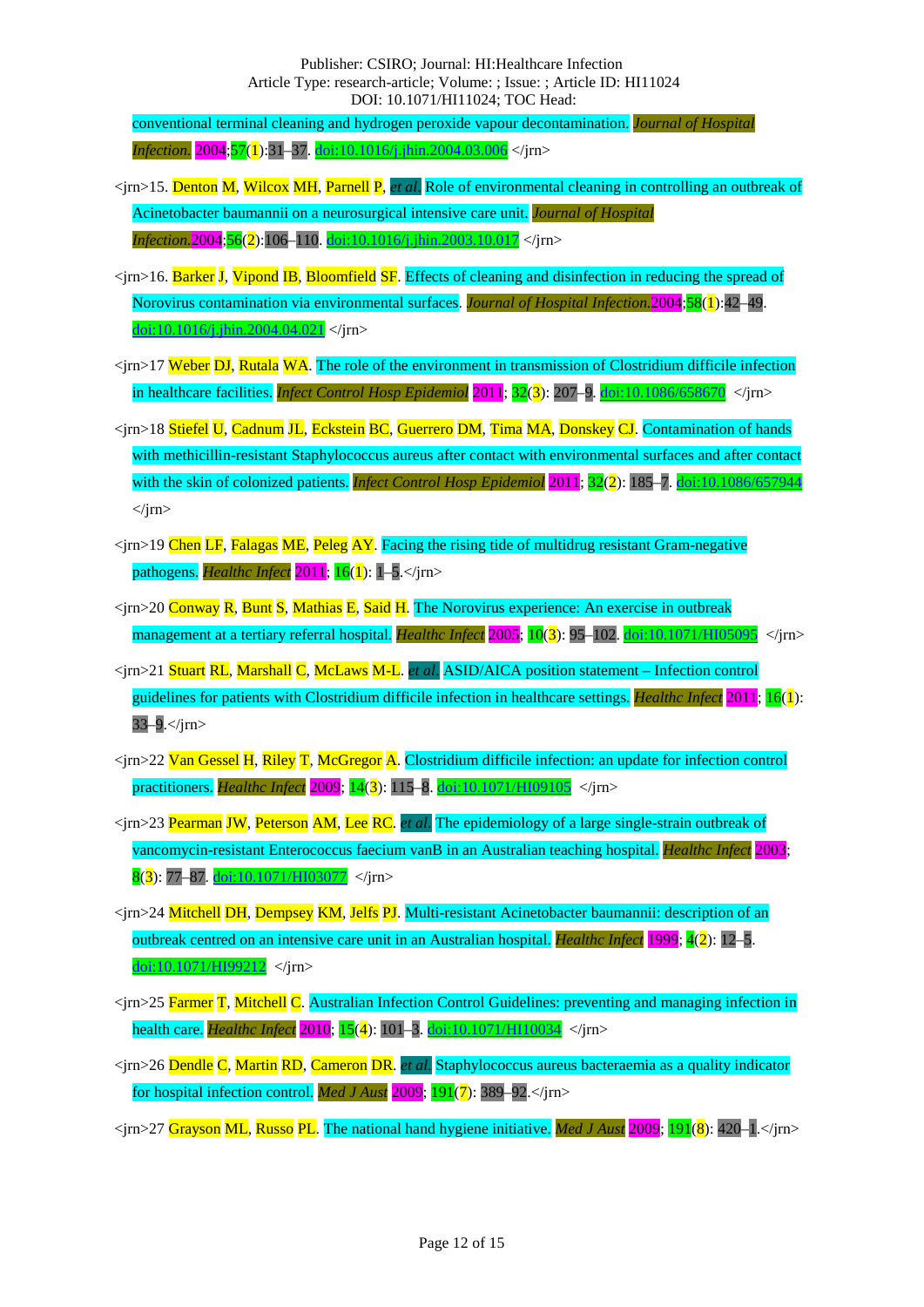- <jrn>28 Gillespie EE, Scott C, Wilson J, Stuart R. Pilot study to measure cleaning effectiveness in health care. *Am J Infect Control* 2011; 1: 20.</jrn>
- <jrn>29 Stuart RL, Marshall C. Clostridium difficile infection: a new threat on our doorstep. *Med J Aust* 2011;  $194(7)$ : 331–2.</jrn>
- <jrn>30 Collignon PJ, Grayson ML, Johnson PD. Methicillin-resistant Staphylococcus aureus in hospitals: time for a culture change. *Med J Aust* 2007; 187(1): 4–5.</jrn>
- <jrn>31 Griffith CJ, Obee P, Cooper RA, Burton NF, Lewis M. The effectiveness of existing and modified cleaning regimens in a Welsh hospital. *J Hosp Infect* 2007; 66(4): 352–9[. doi:10.1016/j.jhin.2007.05.016](http://dx.doi.org/10.1016/j.jhin.2007.05.016)   $\langle$ irn $\rangle$
- $\langle \text{sin} \rangle$ 32. Griffith CJ, Obee P, Cooper RA, Burton NF, Lewis M. The effectiveness of existing and modified cleaning regimens in a Welsh hospital. *Journal of Hospital Infection.* 2007;66(4):352–359. [doi:10.1016/j.jhin.2007.05.016](http://dx.doi.org/10.1016/j.jhin.2007.05.016) </jrn>
- <jrn>33. Carling PC, Von Beheren S, Kim P, Woods C, Group ftHEHS. Intensive care unit environmental cleaning: an evaluation in sixteen hospitals using a novel assessment tool. *Journal of Hospital Infection.* 2008;68(1):39–44. <u>doi:10.1016/j.jhin.2007.09.015</u> </jrn>
- $\langle \text{tr} \rangle$  34 Carling PC, Parry MM, Rupp ME, Po JL, Dick B, Von Beheren S. Improving cleaning of the environment surrounding patients in 36 acute care hospitals. *Infect Control Hosp Epidemiol* 2008; 29(11): 1035–41. [doi:10.1086/591940](http://dx.doi.org/10.1086/591940) </jrn>
- <jrn>35 Carling PC, Parry MF, Von Beheren SM. Identifying opportunities to enhance environmental cleaning in 23 acute care hospitals. *Infect Control Hosp Epidemiol* 2008; 29(1): 1–7[. doi:10.1086/524329](http://dx.doi.org/10.1086/524329) </jrn>
- <jrn>36 Carling PC. Evaluating the thoroughness of environmental cleaning in hospitals. *J Hosp Infect* 2008; 68(3): 273–4. [doi:10.1016/j.jhin.2007.10.023](http://dx.doi.org/10.1016/j.jhin.2007.10.023) </irn>
- <bok>37 Clinical and Laboratory Standards Institute. Performance Standards for Antimicrobial Disk Susceptibility Tests; Approved. Standard—Tenth Edition. 2009;29(1).</bok>
- $\langle \sin \theta \rangle$ 38 Ragan K, Khan A, Zeynalova N, McKernan P, Baser K, Muller MP. Use of audit and feedback with fluorescent targeting to achieve rapid improvments in room cleaning in the intensive care unit and ward settings. [Corrected Proof.]*Am J Infect Control* 2011; In press. [doi:10.1016/j.ajic.2011.04.003](http://dx.doi.org/10.1016/j.ajic.2011.04.003) </jrn>
- <jrn>39 Dumigan DG, Boyce JM, Havill NL, Golebiewski M, Balogun O, Rizvani R. Who is really caring for your environment of care? Developing standardized cleaning procedures and effective monitoring techniques. *Am J Infect Control* 2010; 38(5): 387–92. [doi:10.1016/j.ajic.2009.07.005](http://dx.doi.org/10.1016/j.ajic.2009.07.005) </jrn>
- $\langle \text{tr} \rangle$  40 Huslage K, Rutala WA, Sickbert-Bennett E, Weber DJ. A quantitative approach to defining "hightouch" surfaces in hospitals. *Infect Control Hosp Epidemiol* 2010; 31(8): 850–3. [doi:10.1086/655016](http://dx.doi.org/10.1086/655016) </jrn> **Table 1. Overall and hospital specific aggregate proportion of cleaned HTOs by phase**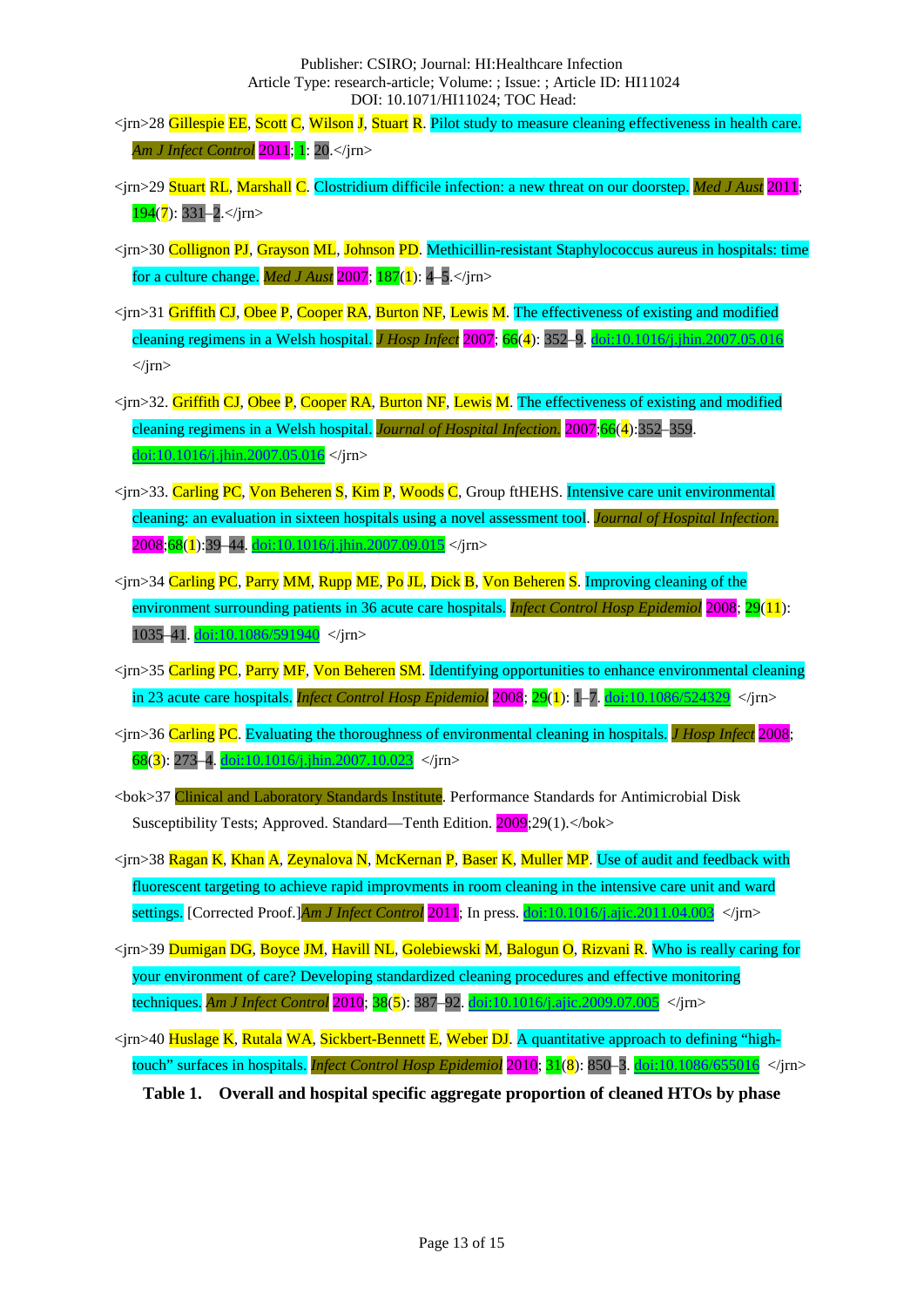| Publisher: CSIRO; Journal: HI: Healthcare Infection                    |
|------------------------------------------------------------------------|
| Article Type: research-article: Volume: : Issue: : Article ID: HI11024 |
| DOI: 10.1071/HI11024; TOC Head:                                        |

|                                              | <b>Objects Cleaned</b> | Objects Not<br>Cleaned | Total No of<br>Objects<br>Marked | % Cleaned |
|----------------------------------------------|------------------------|------------------------|----------------------------------|-----------|
| Phase $1 - \frac{17}{11 - \frac{21}{11}}$    | 169                    | 326                    | 495                              | 34.1%     |
| Hospital A                                   | 67                     | 162                    | 229                              | 29.3%     |
| Hospital B                                   | 102                    | 164                    | 266                              | 38.3%     |
| Phase $2 - 14/3/11 - 16/3/11$                | 131                    | 114                    | 245                              | 53.5%     |
| Hospital A                                   | 52                     | 62                     | 114                              | 45.6%     |
| Hospital B                                   | 79                     | 52                     | 131                              | 60.3%     |
| Phase $3 - \frac{9}{5}/11 - \frac{11}{5}/11$ | 101                    | 145                    | 246                              | 41.1%     |
| Hospital A                                   | 24                     | 90                     | 114                              | 21.1%     |
| Hospital B                                   | 77                     | 55                     | 132                              | 58.3%     |
| Overall                                      | 401                    | 585                    | 986                              | 40.7%     |

# **Table 2. Aggregate proportion of cleaning thoroughness of specific HTOs by phase.**

|                                | <b>Both Hospitals Aggregate</b><br>Phase 1 |        |       |                 |              |       |       |
|--------------------------------|--------------------------------------------|--------|-------|-----------------|--------------|-------|-------|
|                                | Cleaned                                    | Marked | %     | Lower<br>95% CI | Upper<br>95% | Plus  | Minus |
| <b>Bedroom Light</b><br>Switch | 7                                          | 74     | 9.46  | 4.66            | 18.26        | 8.80  | 4.80  |
| Door Handle                    | 26                                         | 74     | 35.14 | 25.24           | 46.5         | 11.36 | 9.90  |
| Soap Dispenser                 | $\overline{7}$                             | 74     | 9.46  | 4.66            | 18.26        | 8.80  | 4.80  |
| Grab Bar                       | 49                                         | 63     | 77.78 | 66.09           | 86.27        | 8.49  | 11.69 |
| <b>Flush Button</b>            | 40                                         | 62     | 64.52 | 52.08           | 75.26        | 10.74 | 12.44 |
| Tap Handle                     | 33                                         | 74     | 44.59 | 33.82           | 55.91        | 11.32 | 10.77 |
| <b>Towel Dispenser</b>         | $\tau$                                     | 74     | 9.46  | 4.66            | 18.26        | 8.80  | 4.80  |
|                                | 169                                        | 495    | 34.14 |                 |              |       |       |
|                                | <b>Both Hospitals Aggregate</b><br>Phase 2 |        |       |                 |              |       |       |
|                                | Cleaned                                    | Marked | $\%$  | Lower<br>95% CI | Upper<br>95% | Plus  | Minus |
| <b>Bedroom Light</b><br>Switch | 4                                          | 37     | 10.81 | 4.29            | 24.71        | 13.90 | 6.52  |
| Door Handle                    | 20                                         | 37     | 54.05 | 38.38           | 68.96        | 14.91 | 15.67 |
| Soap Dispenser                 | 11                                         | 37     | 29.73 | 17.49           | 45.78        | 16.05 | 12.24 |
| Grab Bar                       | $28\,$                                     | 30     | 93.33 | 78.68           | 98.15        | 4.82  | 14.65 |
| <b>Flush Button</b>            | 26                                         | 31     | 83.87 | 67.37           | 92.91        | 9.04  | 16.50 |
| Tap Handle                     | 23                                         | 36     | 63.89 | 47.58           | 77.52        | 13.63 | 16.31 |
| <b>Towel Dispenser</b>         | 19                                         | 37     | 51.35 | 35.89           | 66.55        | 15.20 | 15.46 |
|                                | 131                                        | 245    | 53.47 |                 |              |       |       |
|                                | <b>Both Hospitals Aggregate</b><br>Phase 3 |        |       |                 |              |       |       |
|                                | Cleaned                                    | Marked | %     | Lower<br>95% CI | Upper<br>95% | Plus  | Minus |
| Bedroom Light<br>Switch        | 5                                          | 37     | 13.51 | 5.44            | 28.45        | 14.94 | 8.07  |
| Door Handle                    | 18                                         | 37     | 48.65 | 33.45           | 64.11        | 15.46 | 15.20 |